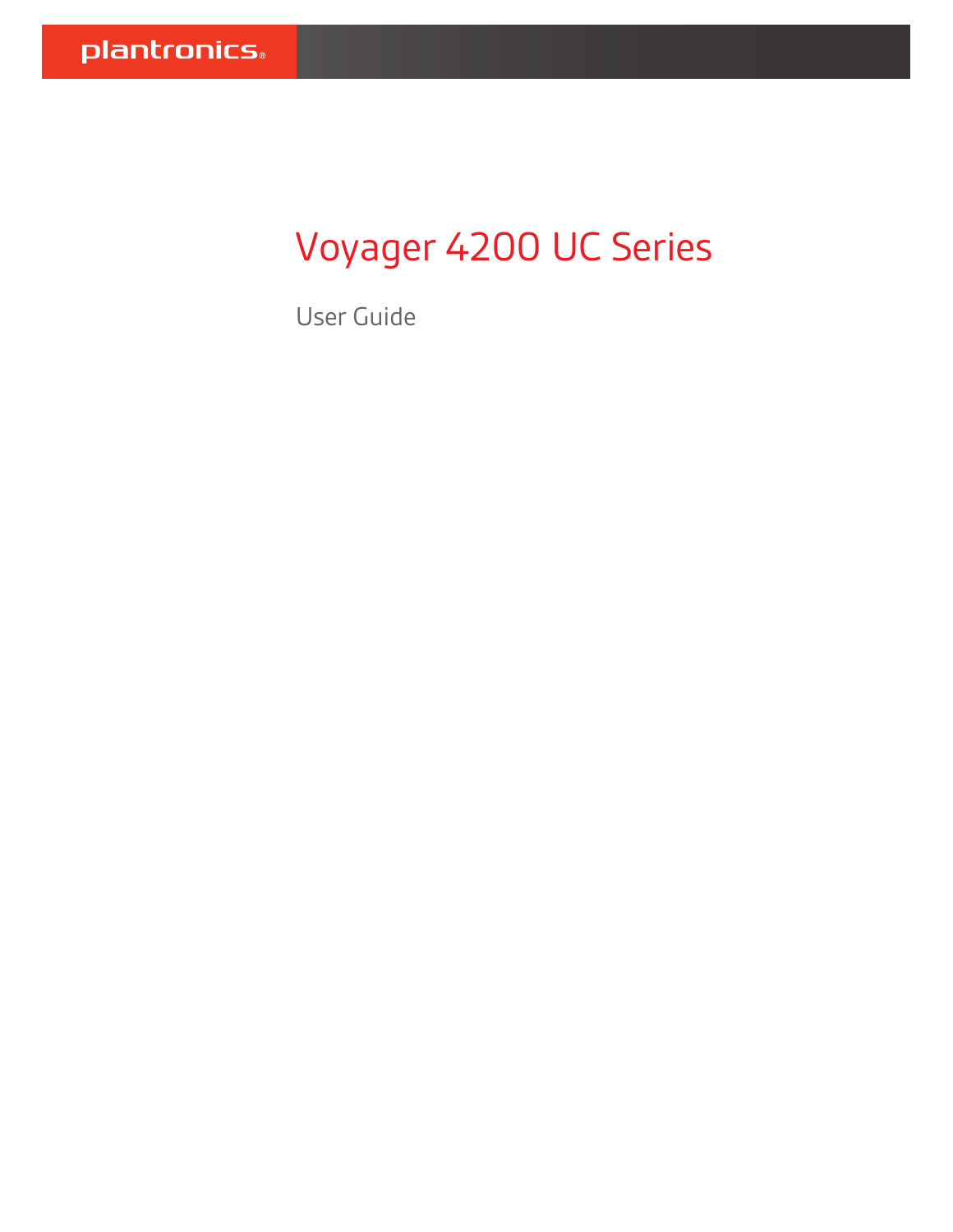### **Contents**

```
Headset overview 3
  Be safe 3
USB Bluetooth adapter 4
Connect and pair 5
  Connect to PC 5
  Configure USB adapter 5
  Pair to mobile device 5
  Pair USB adapter again 6
Fit and charge 7
  Wear on the right or left 7
  Charge 7
  Check headset battery status 7
Load software 8
The Basics 9
  Power on/off 9
  Adjust the volume 9
  Make/Take/End Calls 9
  Play or pause audio 10
  Track selection 10
  Fast forward/rewind 10
  Voice assistant 10
  Enable and use Amazon Alexa 10
More Features 11
  Select language 11
  Enable Tile 11
  DeepSleep Mode 11
  Online indicator 11
Update firmware 12
  Headset recovery 12
Support 13
```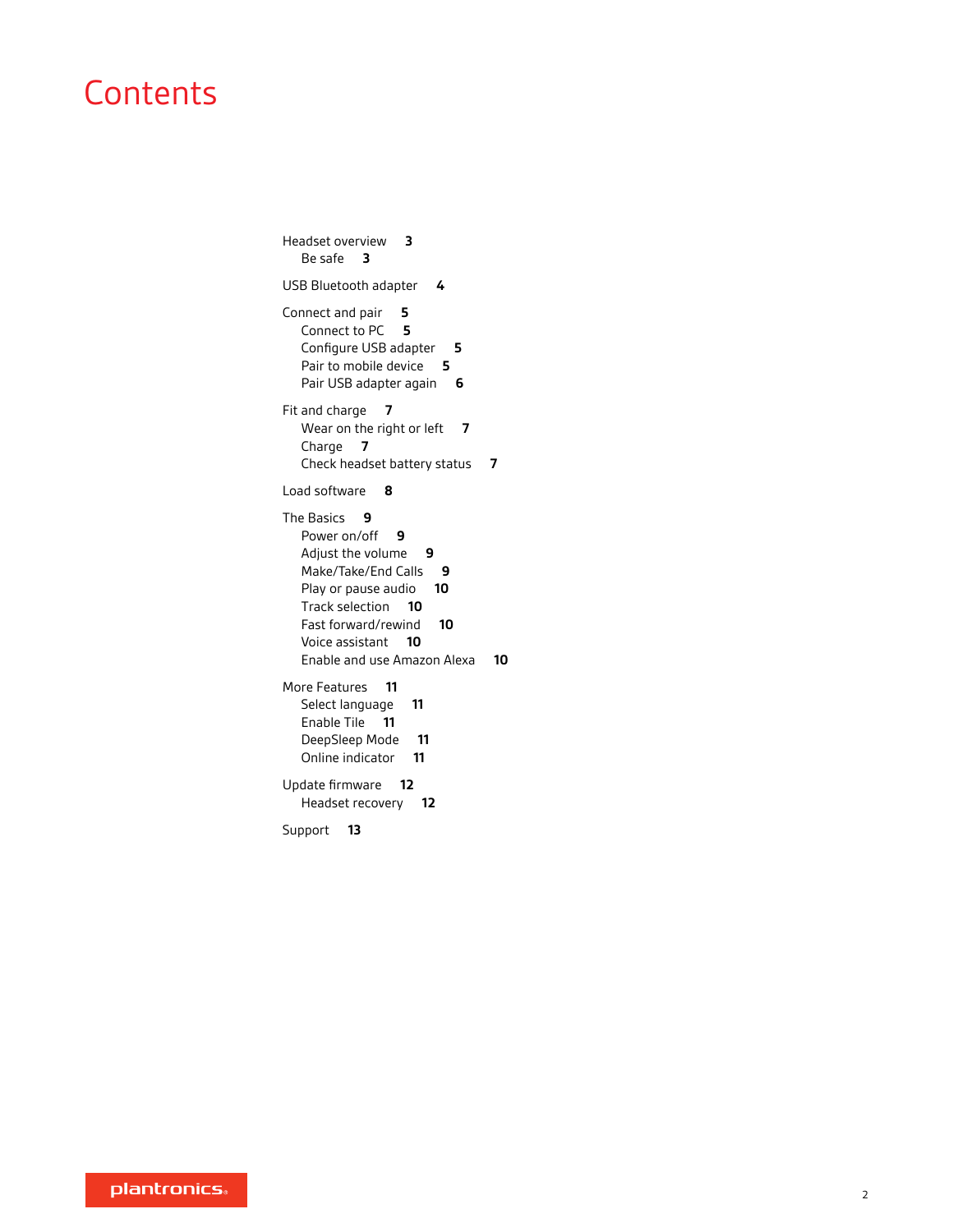# <span id="page-2-0"></span>Headset overview



| $\div \circ \div$                        | LEDs                                                       |  |  |
|------------------------------------------|------------------------------------------------------------|--|--|
| 马                                        | Mute/unmute                                                |  |  |
| Alexa                                    | Voice assistant (*requires app)                            |  |  |
| $\circlearrowleft$                       | Power                                                      |  |  |
| $\ast$                                   | Bluetooth <sup>®</sup> pairing                             |  |  |
| 囱                                        | Charge                                                     |  |  |
| $\ket{(*)}$                              | Volume                                                     |  |  |
| X                                        | Call                                                       |  |  |
| Siri <sup>®</sup> , Google<br>Assistant™ | Default voice assistant: Siri®, Google Assistant™, Cortana |  |  |
| $\blacktriangleright$ $\parallel$        | Play/pause**                                               |  |  |
| И                                        | Next track**                                               |  |  |
| К                                        | Previous track**                                           |  |  |

**NOTE** *\*\*Functionality varies by application. May not function with web-based apps.*

Please read the safety guide for important safety, charging, battery and regulatory information before using your new headset. Be safe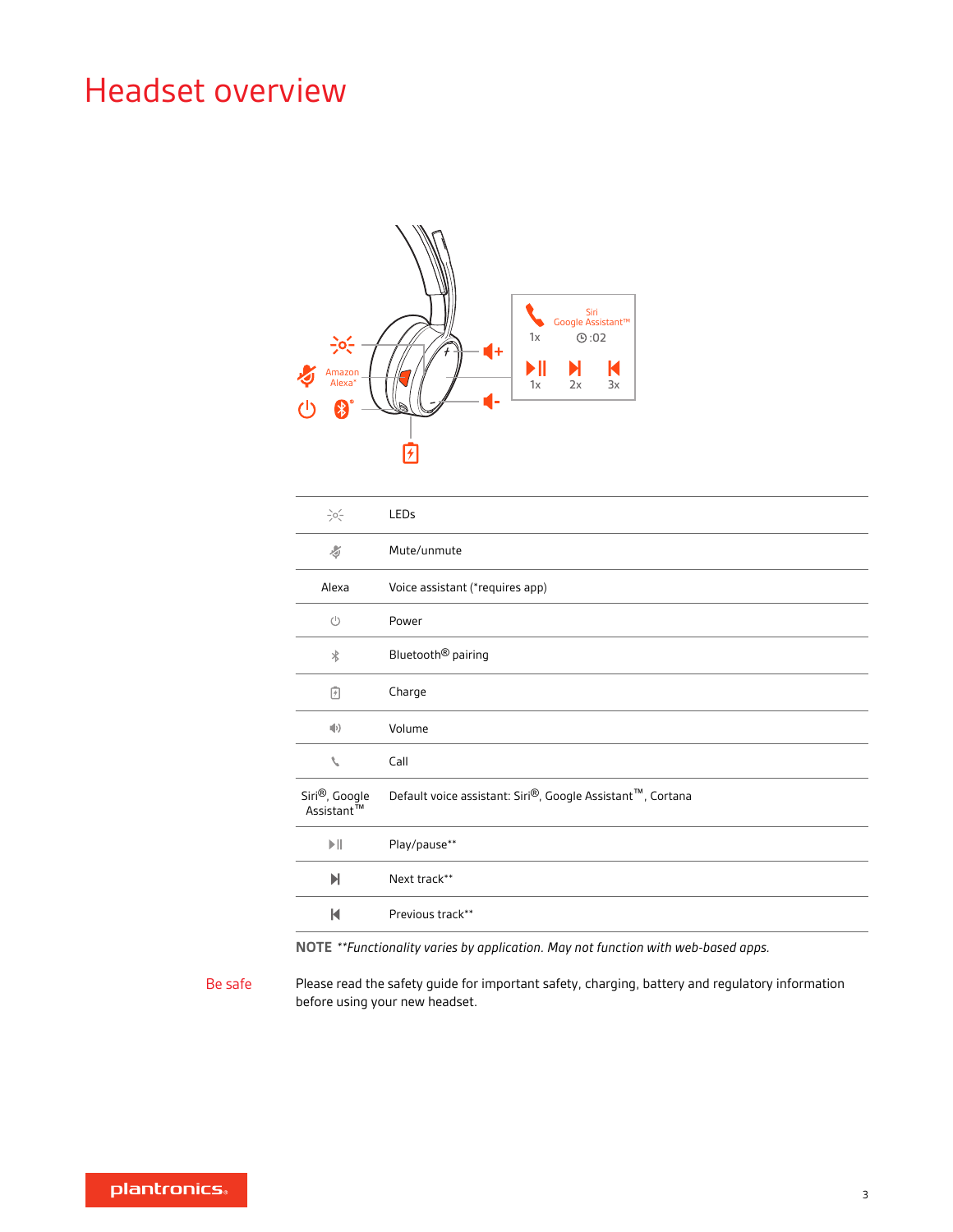# <span id="page-3-0"></span>USB Bluetooth adapter



**NOTE** *Adapter design may vary*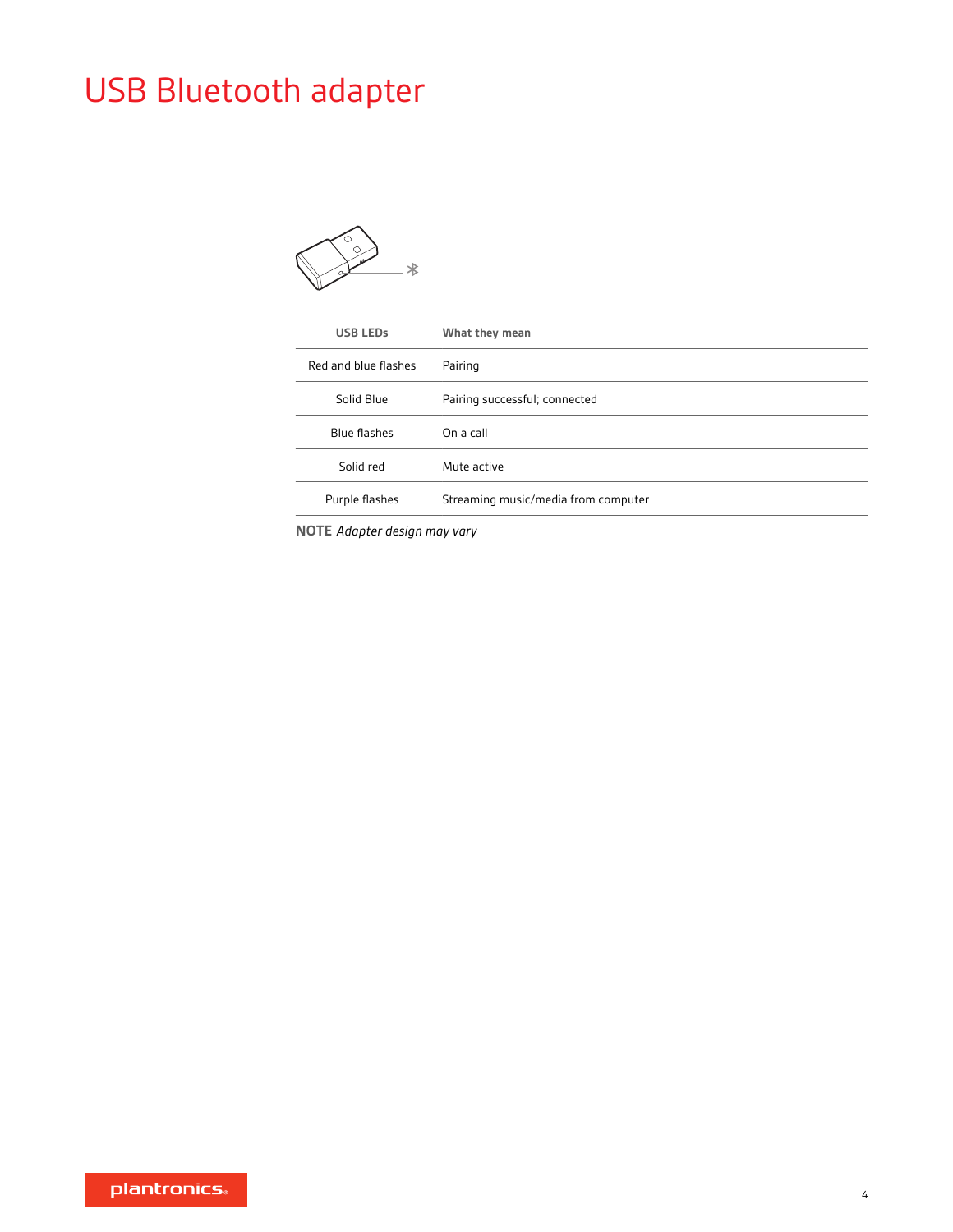### <span id="page-4-0"></span>Connect and pair

#### Connect to PC

Your Bluetooth USB adapter comes pre-paired to your headset.

**1** Turn on your headset and insert the Bluetooth USB adapter into your laptop or PC.



- **2** The USB adapter LED flashes blue and then turns solid blue to indicate the headset is connected to the USB adapter. If you are wearing your headset you will hear "PC connected" to indicate the connection has been established. When on a call, the LED on the USB adapter will flash blue. When not on a call the LED will be solid blue.
- **3 OPTIONAL** Load Plantronics Hub for Windows and Mac by visiting [plantronics.com/software.](https://www.plantronics.com/software) This will allow you to customize your headset behavior through advanced settings and options.

Your high-fidelity Bluetooth USB adapter comes ready to take calls. If you want to listen to music, you will need to configure your Bluetooth USB adapter. Configure USB adapter

#### Windows

- **1** To configure your Bluetooth USB adapter to play music, go to Start menu > Control Panel > Sound > Playback tab. Select **Plantronics BT600,** set it as the Default Device and click OK.
- **2** To pause music when you place or receive calls, go to Start menu > Control Panel > Sound > Communications tab and select the desired parameter. Mac
- **1** To configure the Bluetooth USB adapter, go to Apple menu > System Preferences > Sound. On both the Input and Output tabs, select **Plantronics BT600**.
- 1 To put your headset in pair mode, slide and hold the Power  $\circlearrowright$  switch away from the off position until you hear "pairing" and the headset LEDs flash red and blue. Pair to mobile device



- **2** Activate Bluetooth on your phone and set it to search for new devices.
	- **iPhone** Settings > Bluetooth > On\*
	- **Android** Settings > Bluetooth: On > Scan for devices\*

**NOTE** *\*Menus may vary by device.*

**3** Select "PLT V4210 Series / PLT V4220 Series."

If necessary, enter four zeros (0000) for the passcode or accept the connection.

Once successfully paired, you hear "pairing successful" and the headset LEDs stop flashing. **NOTE** *Your headset can pair with up to 8 devices but only maintain 2 connections simultaneously; this includes the Bluetooth USB adapter.*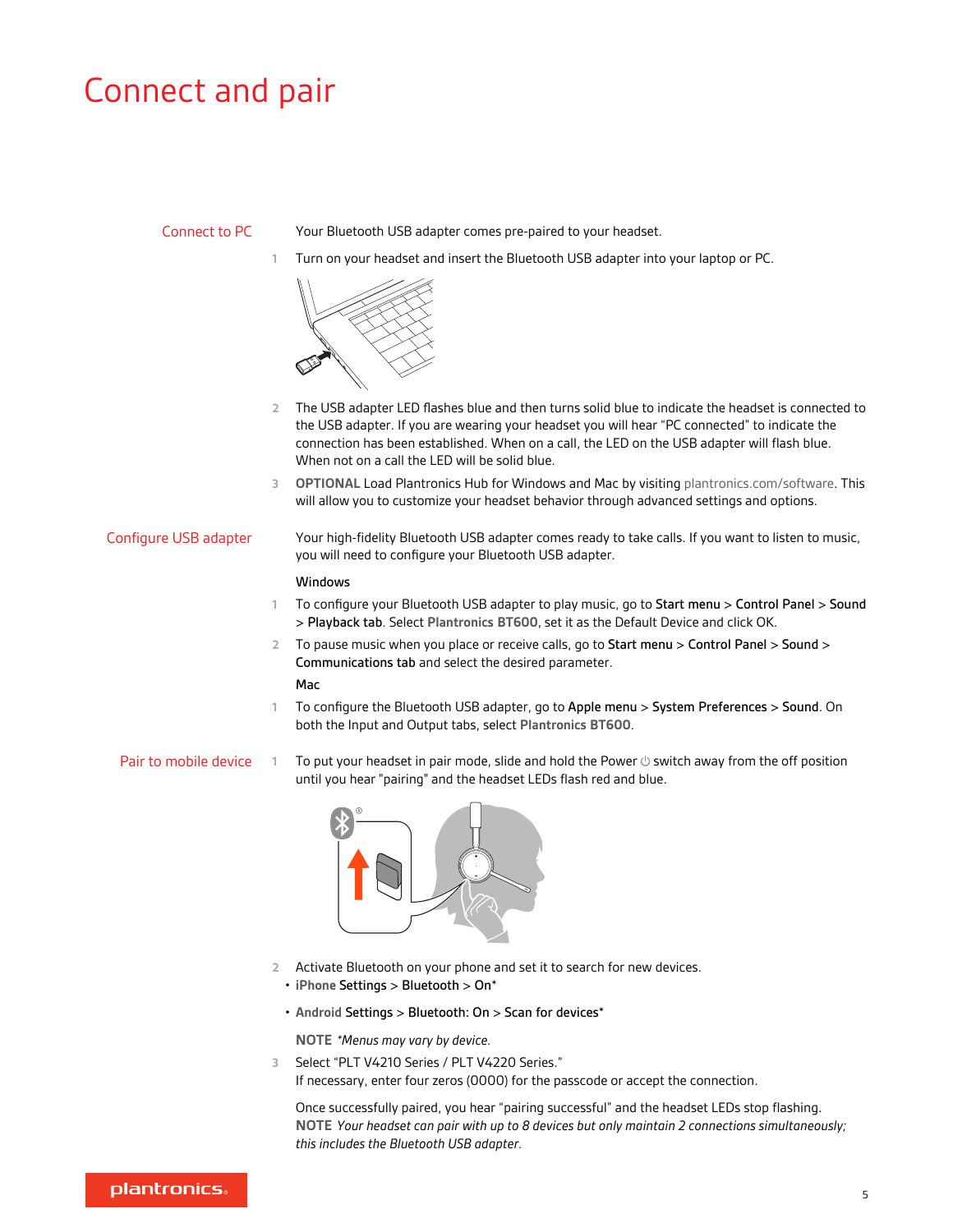#### <span id="page-5-0"></span>Pair USB adapter again

*Typically, your USB adapter is pre-paired to your headset. In the event that your adapter is disconnected or bought separately, you will need to pair the adapter to your headset.*

- **1** Insert the high-fidelity Bluetooth USB adapter into your laptop or computer and wait for your computer to recognize it.
- **2** Put your headset in pair mode.
- **3** Put your Bluetooth USB adapter into pair mode by pressing and holding the recessed pair button with a pen or paperclip until the Bluetooth USB adapter flashes red and blue.



**NOTE** *Adapter design may vary*

Pairing is successful when you hear "pairing successful" and "PC connected" and the Bluetooth USB adapter LED is solid blue.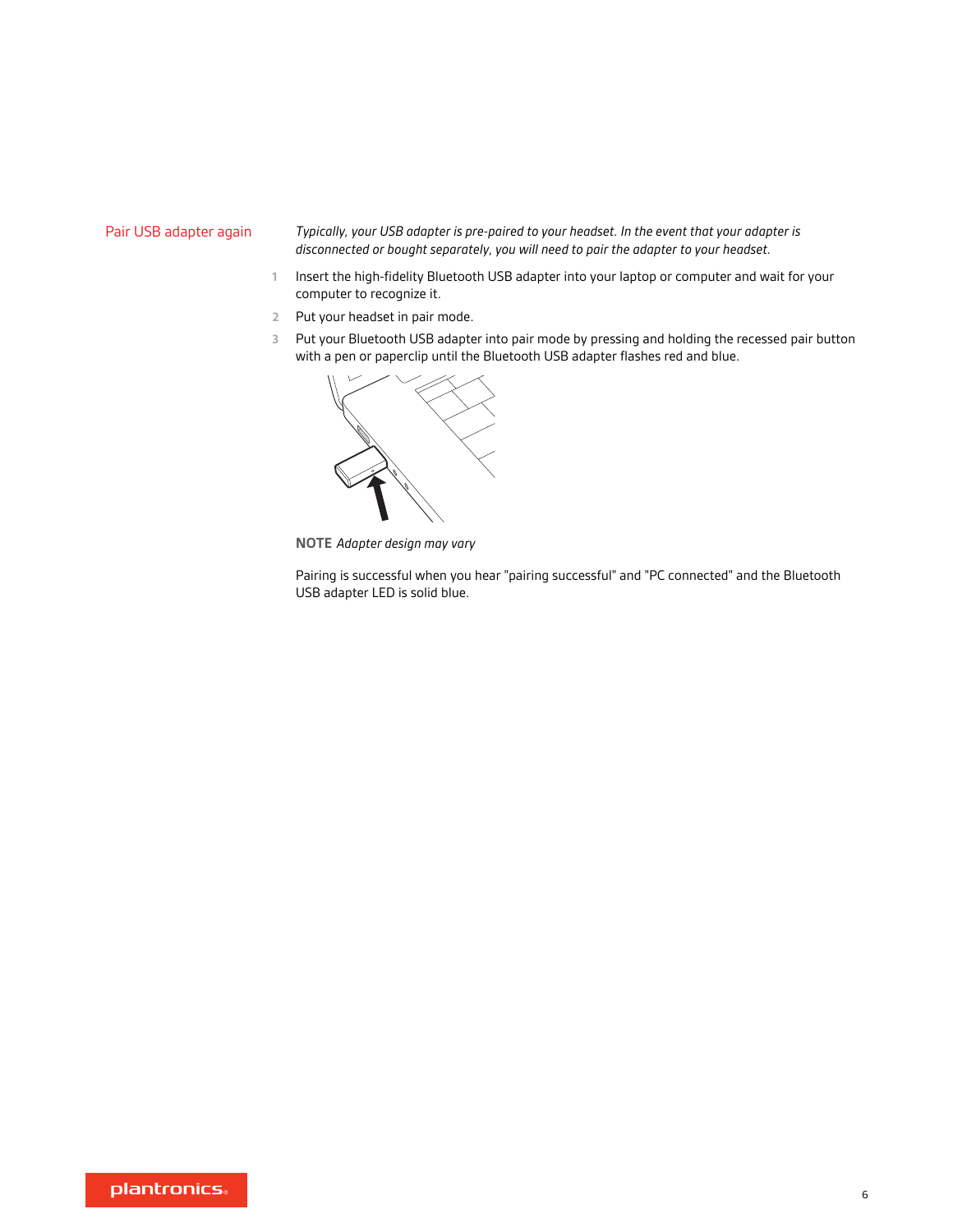### <span id="page-6-0"></span>Fit and charge

Wear on the right or left

To position the microphone on the right or left side, rotate the microphone boom up and over. Gently bend the boom so it is approximately 2 finger widths from the corner of your mouth. **IMPORTANT** *For true stereo sound, wear the boom on your right side.*



#### Charge

It takes 90 minutes to fully charge the headset. The indicator light turns off once charging is complete.



#### Check headset battery status

There are 3 ways to check the headset battery status. Choose:

- Plantronics Hub for iOS/Android: check the home screen
- Plantronics Hub for Windows/Mac: click on the Plantronics Hub headset icon in the system tray or menu bar to view battery status
- Slide and release the Power  $\Theta$  switch away from the off position. Listen to the voice alert or observe the headset LEDs.



**Headset LED behavior while charging**

| Off                     | Charging complete       |
|-------------------------|-------------------------|
| $\bullet\bullet\bullet$ | Battery high            |
| $\bullet\bullet$        | Battery medium          |
|                         | <b>Battery low</b>      |
| $\div$                  | <b>Battery critical</b> |

**TIP** *To reset the accuracy of the talk time alert, deplete the headset battery then charge fully.*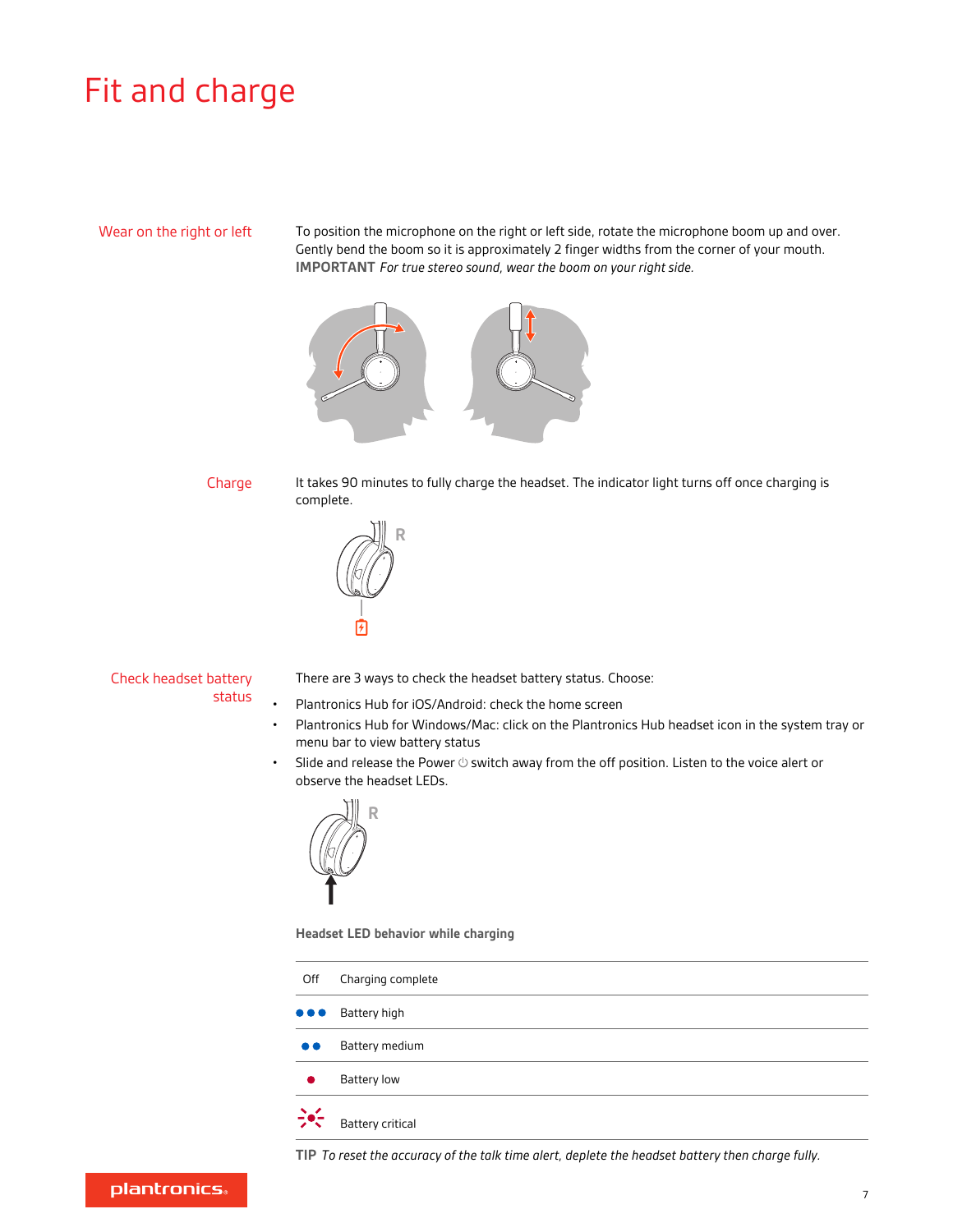## <span id="page-7-0"></span>Load software

Plantronics Hub is an invaluable headset tool.

**NOTE** *Some softphones require the installation of Plantronics Hub for Windows and Mac to enable headset control (answer/end and mute) functionality.*

- Download Plantronics Hub for Windows/Mac by visiting [plantronics.com/software.](https://www.plantronics.com/software)
- Download Plantronics Hub for iOS/Android by visiting [plantronics.com/software](https://www.plantronics.com/software), the App Store or Google Play.



| <b>Plantronics Hub</b>          | iOS and Android                  | <b>Windows and Mac</b> |
|---------------------------------|----------------------------------|------------------------|
| Call control for softphones     | available for some<br>softphones | X                      |
| Change headset language         | X                                | X                      |
| Update firmware                 | X                                | X                      |
| Turn features on/off            | X                                | X                      |
| View user quide                 | X                                | X                      |
| Battery meter                   | X                                | X                      |
| Find MyHeadset                  | X                                |                        |
| Use Amazon Alexa (requires app) | X                                |                        |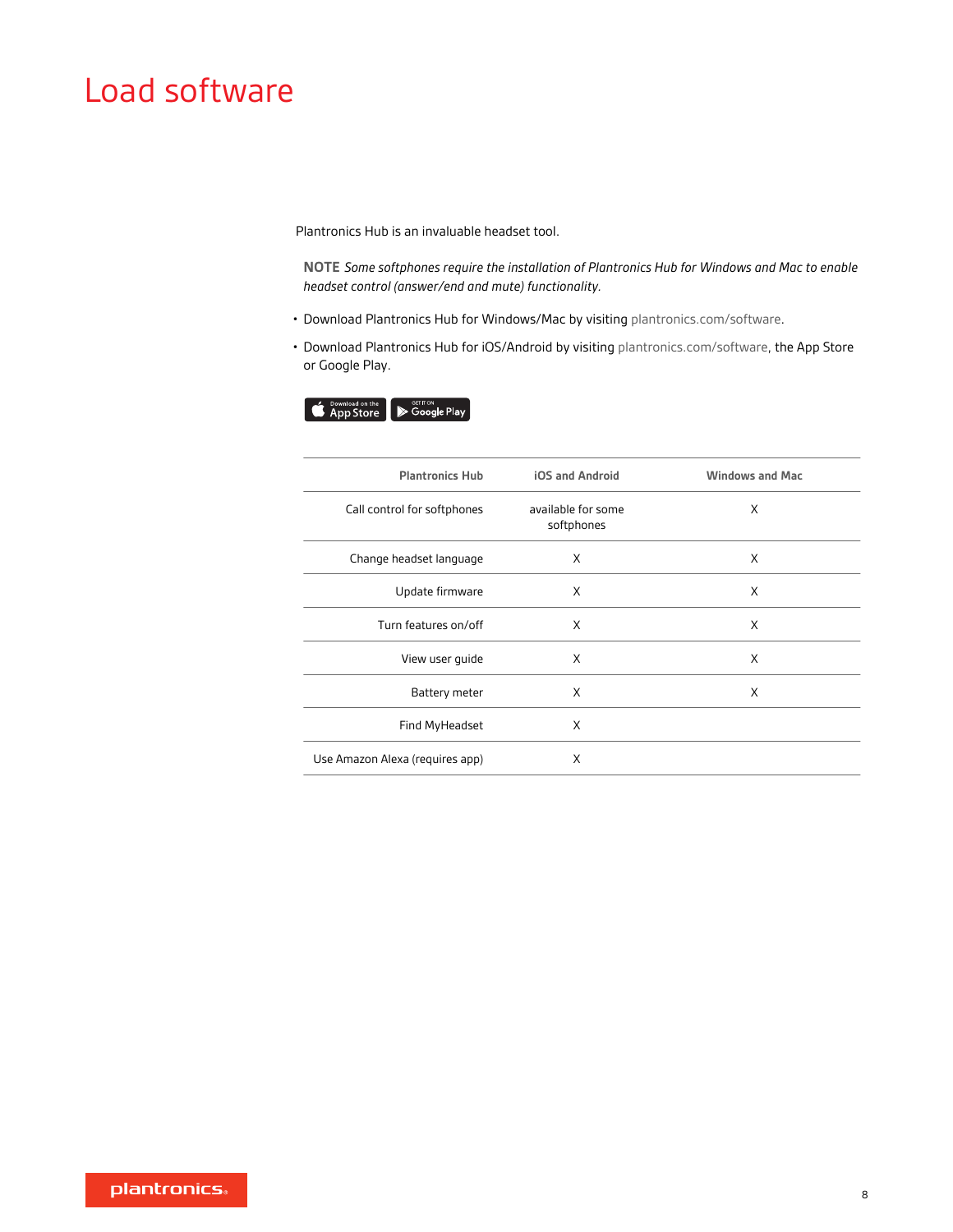# <span id="page-8-0"></span>The Basics



| Power on/off        | Slide the switch $\bigcirc$ to power on or off.                                                                                                                                                                         |
|---------------------|-------------------------------------------------------------------------------------------------------------------------------------------------------------------------------------------------------------------------|
| Adjust the volume   | Tap the Volume up $(+)$ or down $(-)$ button.                                                                                                                                                                           |
|                     | Adjust headset microphone volume (softphone)<br>Place a test softphone call and adjust softphone volume and PC sound volume accordingly.                                                                                |
| Make/Take/End Calls | Answer or end a call<br>Tap the Call \ button.                                                                                                                                                                          |
|                     | Answer a second call<br>First, tap the Call button \ to end current call, then tap the Call button \ again to answer new call.                                                                                          |
|                     | <b>Mute</b><br>While on an active call, tap the red Mute $\mathcal I$ button.                                                                                                                                           |
|                     | <b>Hold a call</b><br>Double-tap the Call \ button to put a call on hold. Tap the Call \ button again to answer an<br>incoming call.<br>NOTE Up to 2 calls can be put on hold.                                          |
|                     | Switch between calls (flash)<br>Double-tap the Call \ button to switch between calls.<br>NOTE Flash functionality works only between calls of the same type. Flash does not work between<br>mobile and softphone calls. |
|                     | Call back last call (smartphone)<br>To dial your last number you dialed, double-tap the Call \ button.                                                                                                                  |
|                     | Answer calls from a second device<br>It's easy to answer calls from two devices (including softphone).                                                                                                                  |
|                     | When on a call, you hear a ringtone notification of the incoming call from the second paired<br>device.                                                                                                                 |

To answer a second call from the other device, first tap the Call \ button to end the current call and tap the Call button again to answer the new call. If you choose to not answer the second call, it will go to voicemail.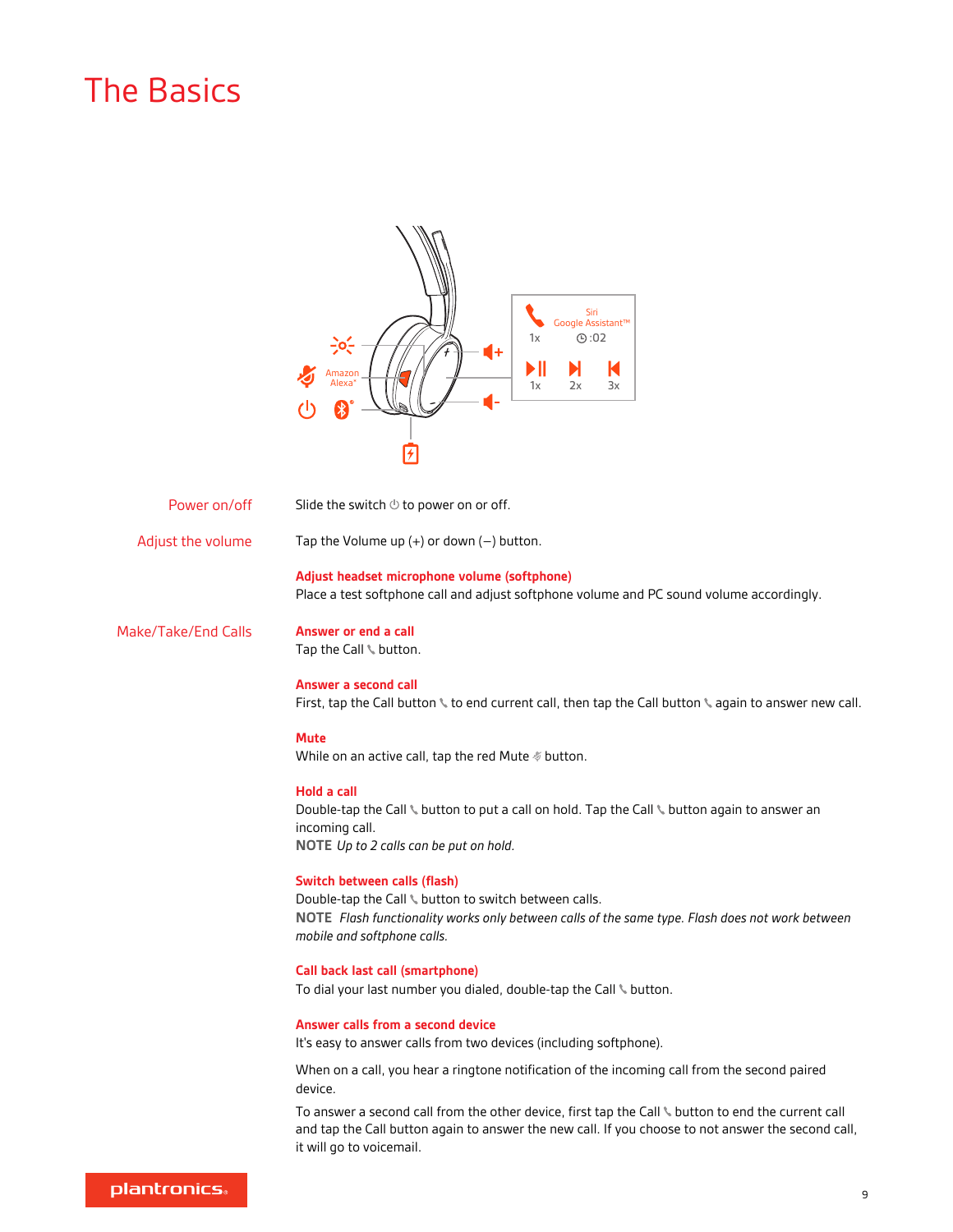<span id="page-9-0"></span>

| Play or pause audio            |                | Tap the Call \ button.                                                                                                                                                                                                                               |  |
|--------------------------------|----------------|------------------------------------------------------------------------------------------------------------------------------------------------------------------------------------------------------------------------------------------------------|--|
| <b>Track selection</b>         |                | Double-tap the Call \ button to skip to the next track or triple-tap the Call \ button to play the<br>previous track.<br>NOTE Functionality varies by application. May not function with web-based apps.                                             |  |
| Fast forward/rewind            |                | Double-tap and hold the Call \ button to fast-forward. Triple-tap and hold the Call \ button to<br>rewind.<br>NOTE Functionality varies by application. May not function with web-based apps.                                                        |  |
| Voice assistant                |                | Siri, Google Assistant <sup>™</sup> , Cortana Press and hold the Call button for 2 seconds to activate your<br>phone's default voice assistant. Wait for the phone prompt to activate voice dialing, search, and<br>other smartphone voice controls. |  |
| Enable and use Amazon<br>Alexa |                | With Alexa enabled on your headset, you can ask for directions, call friends, access Alexa Skills and<br>more.<br>NOTE Amazon Alexa isn't available in all languages and countries.                                                                  |  |
|                                | 1              | Enable Alexa                                                                                                                                                                                                                                         |  |
|                                |                | A Connect the headset to your mobile device                                                                                                                                                                                                          |  |
|                                |                | Update your Plantronics Hub mobile app (software) if necessary<br>в                                                                                                                                                                                  |  |
|                                |                | Launch Plantronics Hub app and ensure that your headset (firmware) is up-to-date<br>C.                                                                                                                                                               |  |
|                                |                | From Plantronics Hub main menu, choose Apps > Amazon Alexa > Enable<br>D                                                                                                                                                                             |  |
|                                |                | Launch the Amazon Alexa app and follow the instructions to set up your headset<br>E.                                                                                                                                                                 |  |
|                                | $\overline{2}$ | Use Alexa                                                                                                                                                                                                                                            |  |
|                                |                | To use Alexa, tap the Mute button and ask a question. You hear a tone when Alexa is<br>А<br>activated.                                                                                                                                               |  |
|                                |                |                                                                                                                                                                                                                                                      |  |

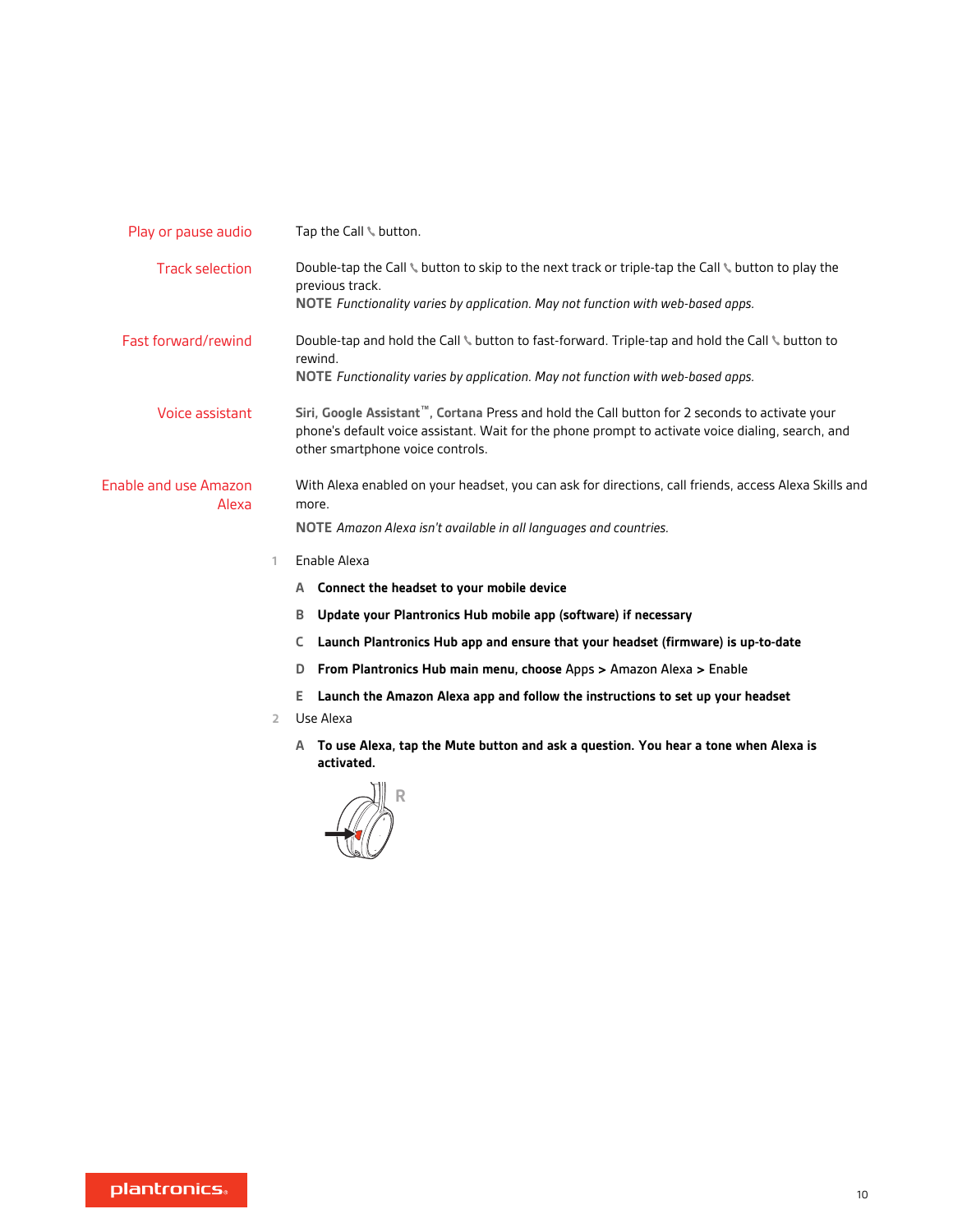# <span id="page-10-0"></span>More Features

| Select language    | You can wirelessly change your headset language using Plantronics Hub software. Download:<br>plantronics.com/software. Choose:<br>. With your headset paired to your smartphone, select headset language in Plantronics Hub for iOS/<br>Android |
|--------------------|-------------------------------------------------------------------------------------------------------------------------------------------------------------------------------------------------------------------------------------------------|
|                    | • With your headset connected to your computer via USB adapter or cable, select headset language<br>in Plantronics Hub for Windows/Mac*<br>*USB adapter not included in all models.                                                             |
| <b>Enable Tile</b> | Use the Tile app to ring your lost headset or locate it on a map and ask the Tile community for<br>help.                                                                                                                                        |
|                    | Connect the headset to your mobile device<br>1.                                                                                                                                                                                                 |
|                    | Launch Plantronics Hub app and ensure that your firmware is up-to-date<br>2                                                                                                                                                                     |
|                    | From Plantronics Hub main menu, choose Apps > Tile > Enable<br>3.                                                                                                                                                                               |
|                    | Launch the Tile app and follow the instructions to connect your headset<br>4                                                                                                                                                                    |
| DeepSleep Mode     | If you leave your headphones powered on but out of range of your paired phone or USB adapter<br>for more than 7 days, your headset conserves its battery power by entering into DeepSleep mode.                                                 |
|                    | Once back in range with your phone or USB adapter, press the Call control \ button to exit<br>DeepSleep mode.                                                                                                                                   |
| Online indicator   | Your headset LEDs flash red to inform others that you are on a call. Manage settings in Plantronics<br>Hub.                                                                                                                                     |
|                    |                                                                                                                                                                                                                                                 |

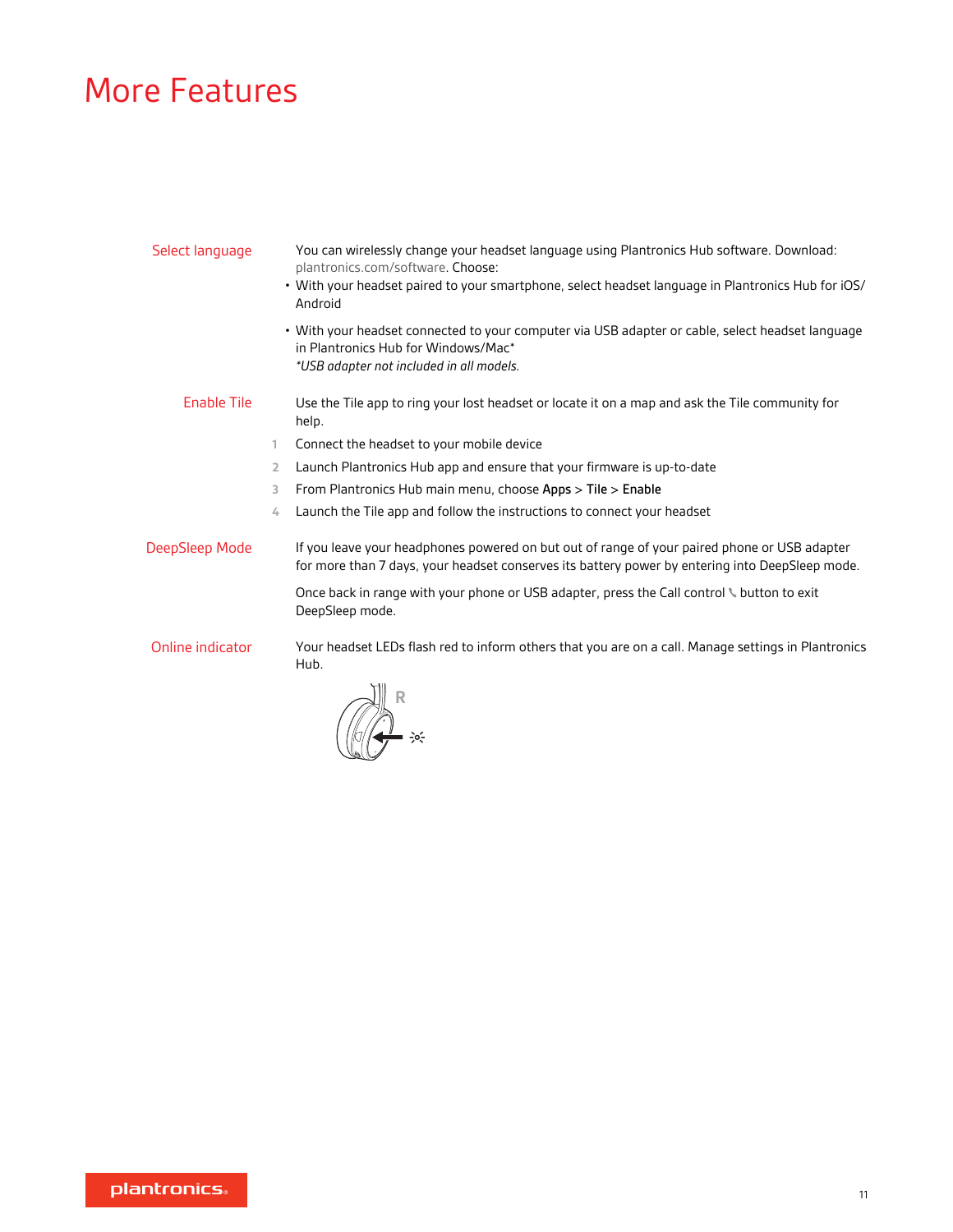## <span id="page-11-0"></span>Update firmware

Keep your firmware up-to-date to improve performance and add new features to your headset.

Update your firmware using your computer or mobile device with Plantronics Hub for Windows/Mac or Plantronics Hub for iOS/Android, respectively. Download Plantronics Hub at [plantronics.com/software](https://www.plantronics.com/software). Choose:

- Plantronics Hub for Windows/Mac: With your headset connected your computer, check Updates for available firmware update
- Plantronics Hub for iOS/Android: With your headset paired to your smartphone, check Settings for available firmware update

While updating firmware:

- Remove your headset from your ear. Do not use your headset or device until the update is complete.
- Disconnect your headset from other devices such as phones, tablets and computers
- Do not start a second update from a second device
- Do not stream media on your smartphone
- Do not answer or place a call

**NOTE** *Smartphone: If you receive a lot of calls, emails or texts, try turning on the Do Not Disturb feature in your smartphone's settings while you update.*

If you have several failed attempts at an over-the-air firmware update, or if your headset becomes unresponsive, take the following steps: Headset recovery

**1** Download and install Plantronics Hub for Windows/Mac at [plantronics.com/software](https://www.plantronics.com/software)

- **2** Connect your headset to your computer using a USB cable
- **3** Open Plantronics Hub, go to Help > Support > Firmware Updates & Recovery and enter your Product ID (PID) to complete the recovery

Find your Product ID (PID). Choose:

- Plantronics Hub app's headset recovery instructions
- Plantronics Hub app's home screen